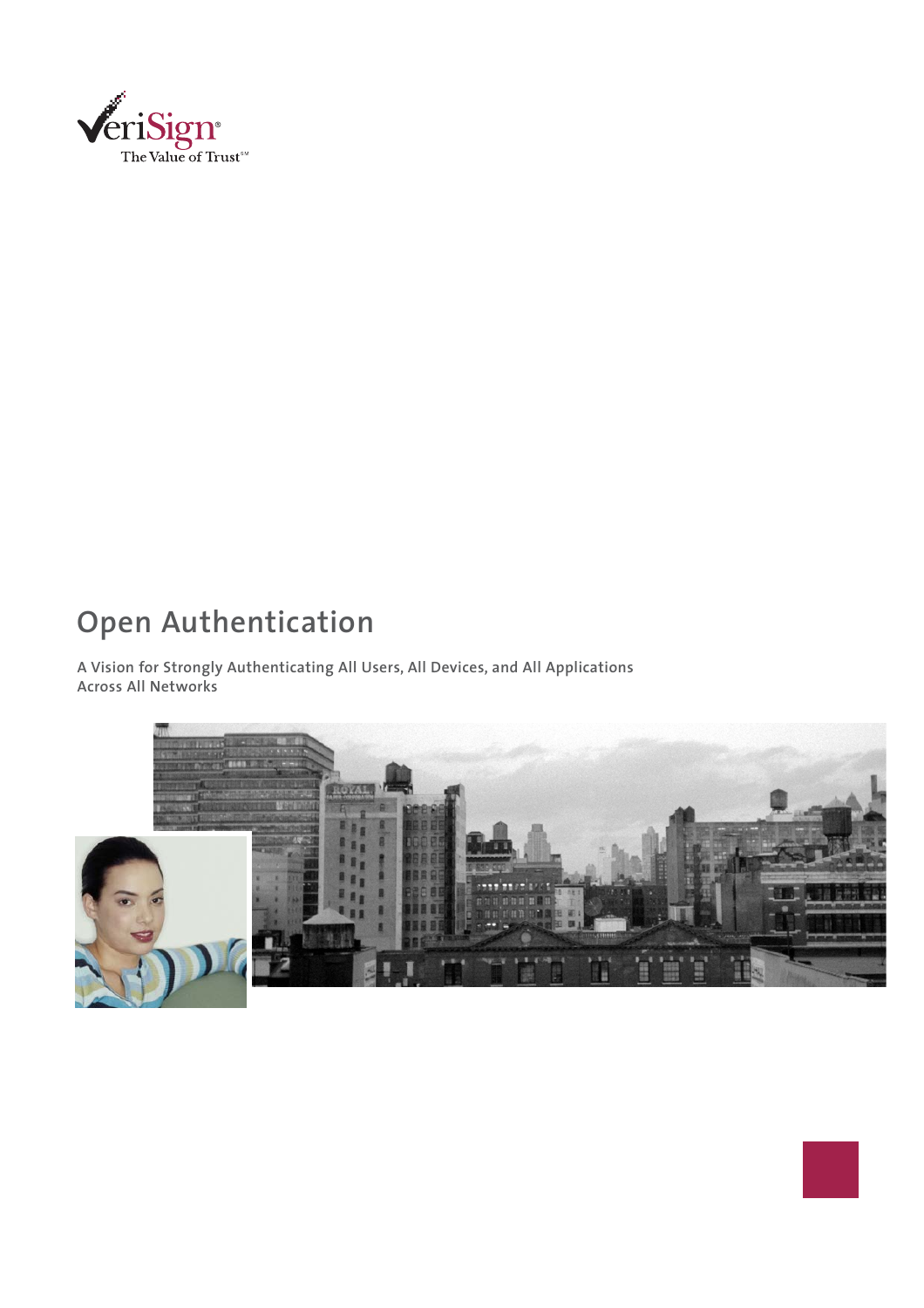### **CONTENTS**

| Proprietary vs. Open Systems - The Rise of Open Networking           | 3                |
|----------------------------------------------------------------------|------------------|
| Reaching for the Brass Ring                                          | 4                |
| <b>ARE PASSWORDS GOOD ENOUGH?</b>                                    | 5                |
| <b>WHAT IF?</b>                                                      | 5                |
| The Need for Ubiquitous Strong Authentication                        | 6                |
| <b>RISE IN IDENTITY THEFT</b>                                        | $\overline{7}$   |
| <b>EVOLUTION OF FEDERATED NETWORKS</b>                               | $\overline{7}$   |
| LEVERAGING IP INFRASTRUCTURE FOR NEW INNOVATIONS                     | 7                |
| Barriers to Ubiquitous Adoption of Strong Authentication Solutions   | 8                |
| Open Authentication: Toward a New Vision for Strongly Authenticating |                  |
| <b>Users, Devices and Applications</b>                               | 8                |
| REQUIREMENTS FOR OPEN AUTHENTICATION                                 | 9                |
| <b>INDUSTRY-WIDE COLLABORATION</b>                                   | 10 <sup>10</sup> |
| <b>STANDARDISED CREDENTIALS </b>                                     | 10               |
| LEVERAGING EXISTING MIDDLEWARE                                       | 10 <sup>10</sup> |
| USED EVERYWHERE                                                      | 11               |
| A NEW INTERNET INFRASTRUCTURE SERVICE                                | 11               |
| VeriSign: Paving the Way for Ubiquitous Strong Authentication        | 12               |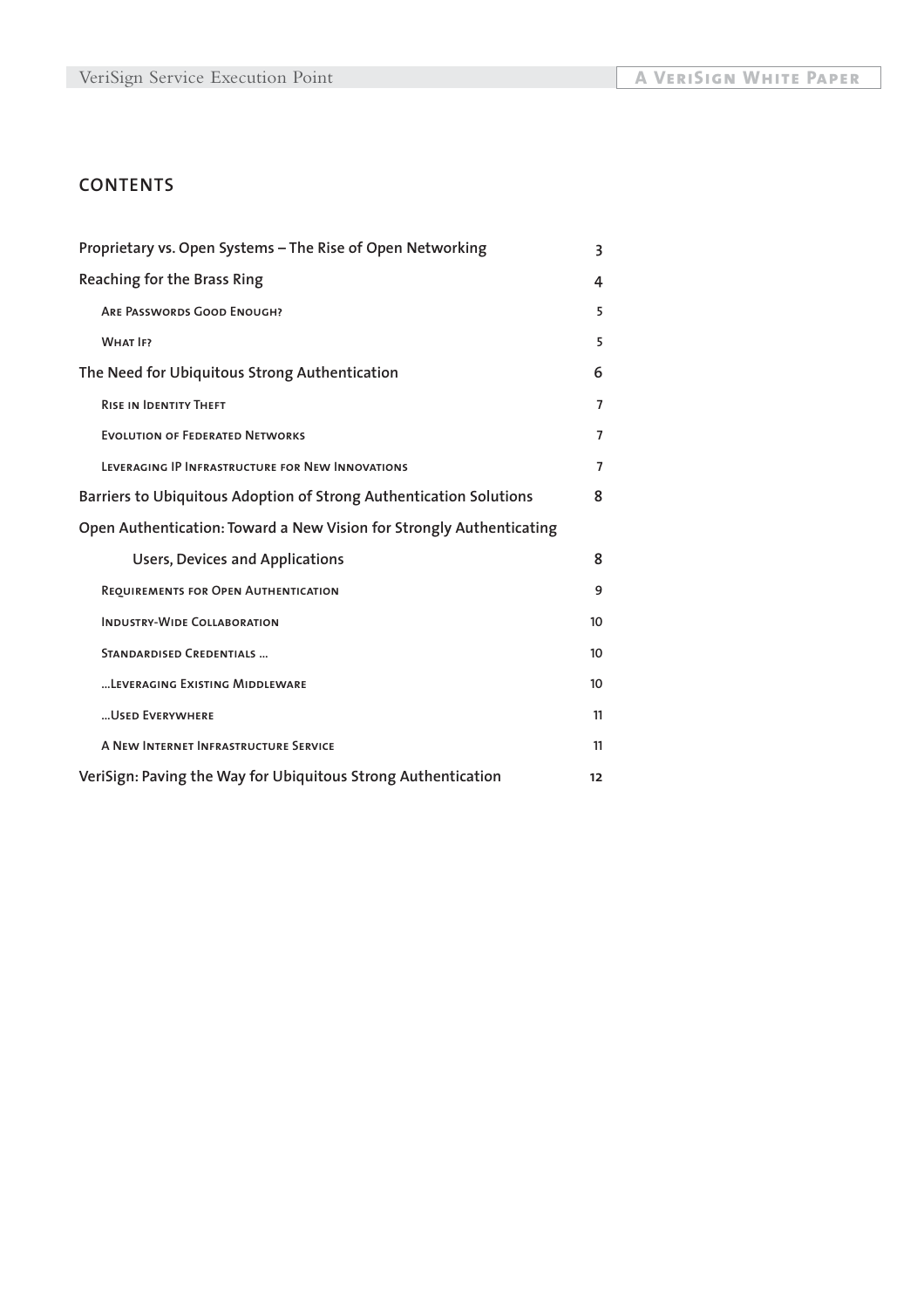Although strong identity credentials are crucial to the continued growth and vitality of online business, the expense and complexity of strong authentication solutions frequently impede their adoption.To address this issue, a new vision for strong authentication has emerged. Based on the open authentication roadmap espoused by the Open Authentication (OATH) industry partnership, this vision calls for the creation of a common, open- standards-based authentication platform, where enterprises can authenticate all users, all devices and all networks, all the time.VeriSign has embraced this vision to help enterprises more freely cultivate new business opportunities, embrace advanced technologies, and move strategic processes online. Leveraging the dynamic strength of its infrastructure, technology, data and intelligence resources,VeriSign's coming generation of strong authentication services moves authentication to a "network services" architecture that promotes ubiquitous adoption of strong authentication by reducing complexity and lowering total cost of ownership.

#### **Proprietary vs. Open Systems –The Rise of Open Networking**

In the 1970s, large companies were reluctant to trust unreliable networking technology to automate critical transactions. In response, IBM developed a suite of protocols and products to connect mainframes to local terminals, printers, and computers.These solutions were based on proprietary protocols such as Systems Network Architecture (SNA) and token ring, and had unprecedented benefits. Instead of taking hours or days to move data using tape, the same task could now be done in seconds or minutes. Companies began to build networks and use them for mission-critical applications.

These early networks depended on expensive and dedicated switching computers managed by a centralised mainframe.They worked well as long as a specialised professional staff installed and managed all the communication equipment.The network design was astonishingly complex, and only IBM had all the necessary elements. Because of its centralised design, if the network failed, the entire company could be temporarily out of business. In a nutshell, the solution was expensive, complex and inflexible.Yet it solved important problems, and customers were satisfied with their deployments, as there were no alternatives.

In the 1980s, a new set of needs emerged. Minicomputers replaced mainframes, and personal computers replaced terminals. Distributed computing, using components from multiple vendors, became the norm. A radical shift towards open, interoperable and simple networking standards became imperative.

TCP/IP provided that open framework and transformed our world.The 1990s saw the massive, global deployment of networking technology in businesses and homes. IP networking enabled usage scenarios that early adopters of SNA and token ring technology could not even imagine.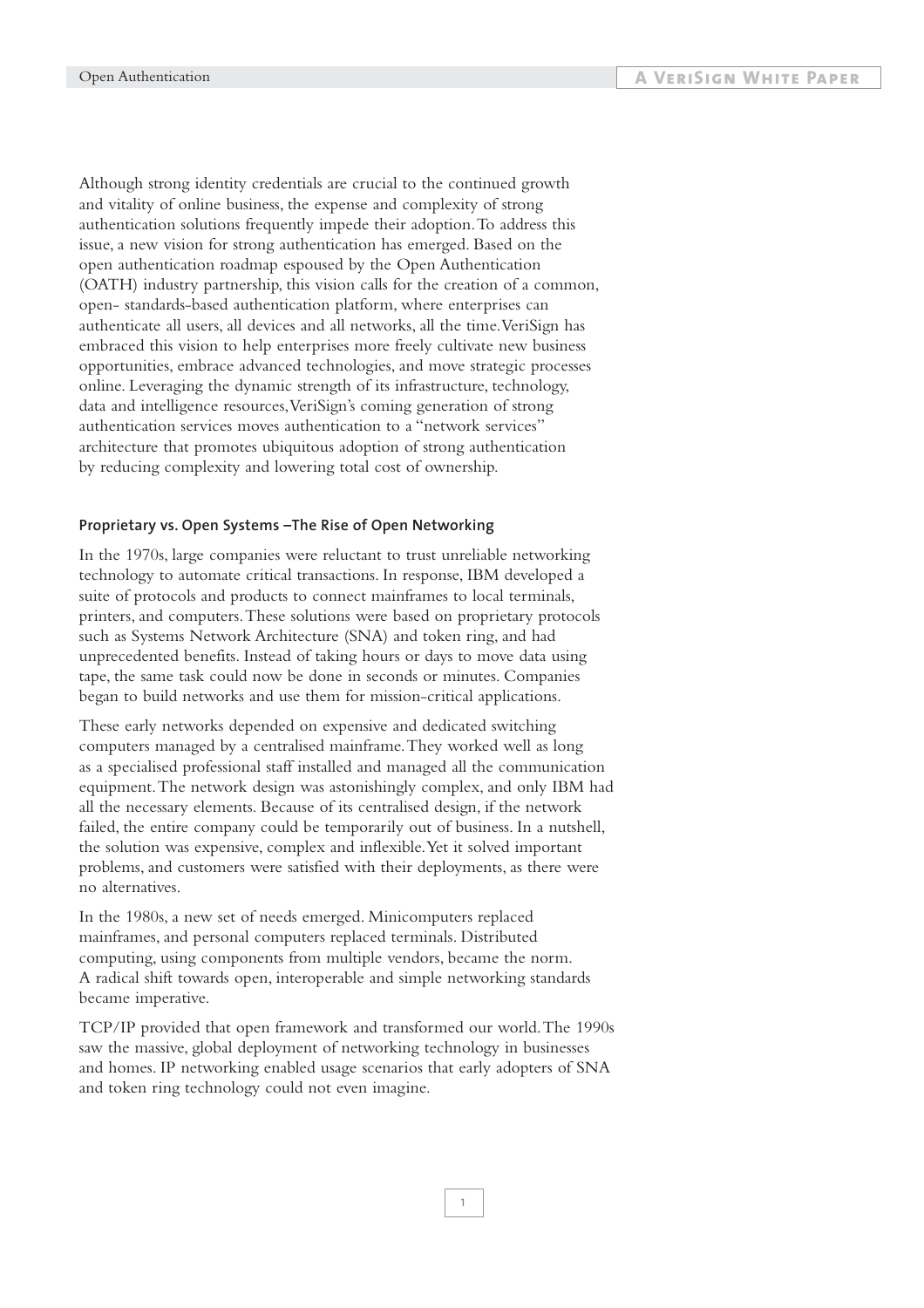The migration from proprietary to open standards is an inevitable step in the evolution of all technology. Existing proprietary authentication solutions address a small portion of the online security problem, but new threats and emerging opportunities demand a more mature approach. Authentication provides the necessary foundation for making the Internet a truly secure

medium for communication and commerce.As with networking, ubiquitous authentication will come only with the shift from proprietary to open architecture.This ubiquity will enable a future that today's adopter of proprietary solutions cannot fully envision.

#### **Reaching for the Brass Ring**

The commercialisation of the Internet has fundamentally transformed the way in which businesses operate.This revolution has opened up tremendous revenue opportunities and productivity improvements. Indeed, the market estimates that more than 48% of the productivity gains made over the next ten years will come through the application of Internet technology. Despite widespread perceptions that online business activity has slowed since the "bubble" burst in March 2000, the Internet has, in fact, continued to grow at impressive rates. Daily Web interactions have shot up by more than 500%, and e-commerce transactions have grown by an astounding 74% annually.

Yet increased usage brings increased risk. Online identity theft continues unabated, and stolen identities are being used for an increasing number of malicious activities ranging from spam to fraudulent credit card transactions, to orchestrated security attacks using compromised computers.Analysts estimate that more than \$15 billion has gone unrealised due to trust issues in the commerce and communications arenas. Our inability to strongly authenticate users prevents the Internet from becoming a truly secure medium for commerce and collaboration.

In addition, security issues continue to impede adoption of new technology and the migration of critical transactions to the Internet.The cost and complexity of authentication have hindered adoption of new technology such as voice over IP (VoIP).They have also hobbled the movement of mission-critical financial data, supply-chain management services and transactions from private to public networks, thereby preventing industry from leveraging the inherent openness, interoperability and cost- efficiency of the Internet.

The problem is compounded as information becomes accessible through myriad devices and channels, each with its own security mechanisms, protocols and proprietary technologies.A user today, for example, can access e-mail via office desktop, wireless laptop, pager, cell phone or cyber café. In this environment, implementation and consistent enforcement of an overall security policy become more complex and costly, often forcing enterprises to make undesirable trade-offs. In balancing costs, risks and opportunities, enterprises may have to consider exposing themselves to greater risk, foregoing full exploitation of their existing investments, missing out on business opportunities, or diverting precious funds from core business operations.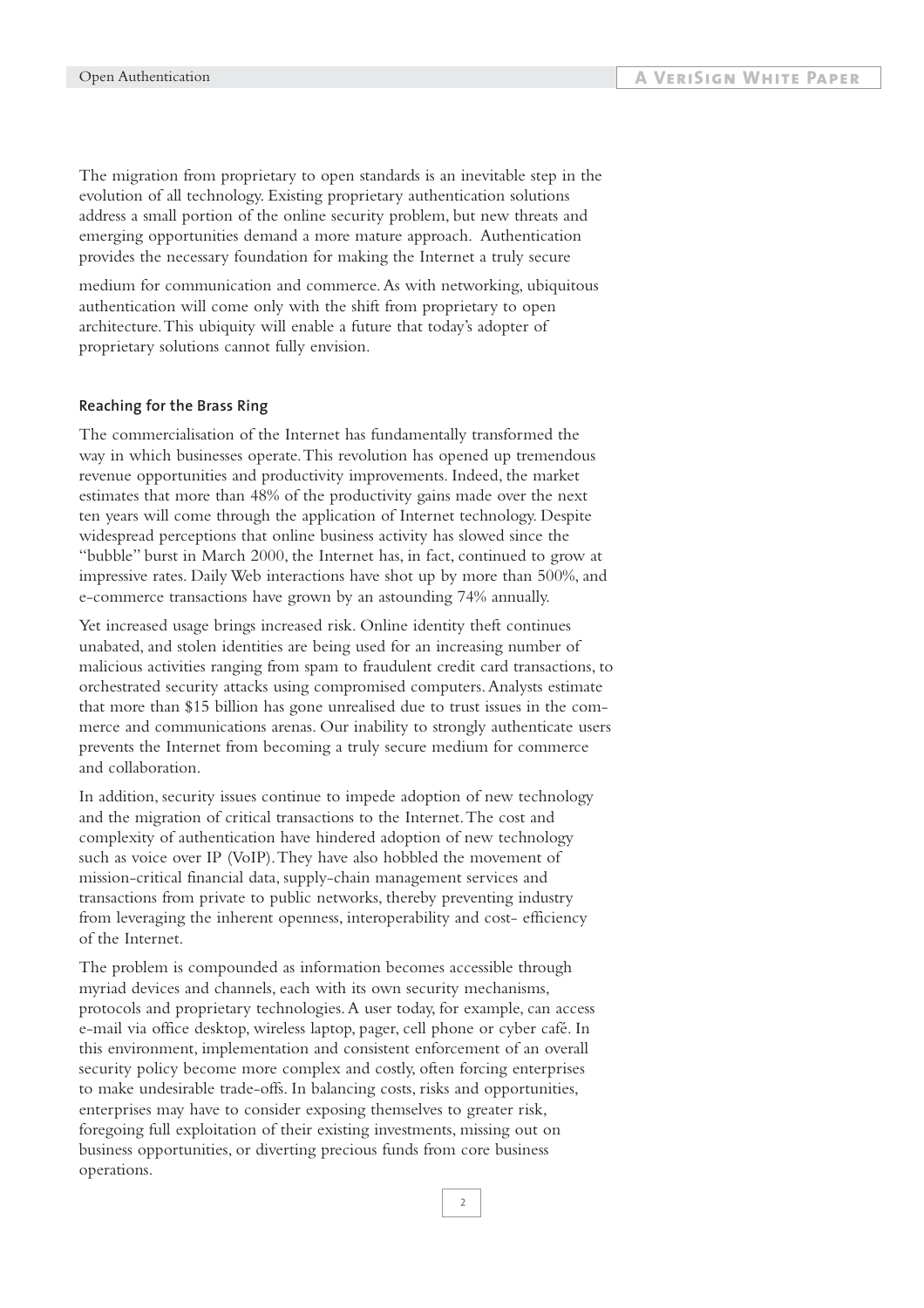#### **Are Passwords Good Enough?**

A password is the easiest authentication method to implement and to use. But is it good enough? As with many risk management scenarios, it is sufficient for many applications.Yet a password can be easily shared, stolen, or guessed, making its misuse the leading cause of identity theft. For example, orchestrated attacks such as "phishing" can dupe users into voluntarily disclosing their passwords to somebody posing as a legitimate entity, who then uses the password for malicious purposes.Weaknesses and vulnerabilities can be found in all areas of password implementation, including input, transmission, verification, and storage.

Furthermore, passwords address the need to authenticate people only, yet there is an increasing requirement to strongly authenticate every device or network element, as well. Because users must be able to access information from everywhere, enterprises must allow guest computers to connect to their networks to access resources.This demand, the proliferation of wireless technology for PCs and handsets, and recent uses of IP networks — for everything from voice transmissions to Web services, to supply-chain management, to critical operations like oil drilling — require unprecedented network security.A rogue network element, whether intentionally or unintentionally compromised, can infect and debilitate a network with a worm or other virus in minutes.And although passwords may be "good enough" for authenticating users, they are not a viable alternative for machines and applications.

Clearly, a strongly authenticated public and private network is a necessary evolutionary step for securing the Internet, and will lay the foundation for the next wave of innovation.

#### **What If?**

What benefits are realised if strong authentication credentials can be deployed for under \$10 per user? What is possible if every user and every device is strongly authenticated on the Internet? What is the future that current adopters cannot even envision?

At a minimum, we can expect to reap the following benefits:

- significantly reduce credit card fraud, and thereby lower costs for merchants, banks, card associations and, ultimately, consumers
- increase user privacy by providing a unique credential that verifies an individual's identity without revealing personal information such as name or Social Security number
- create new revenue streams by enabling value-added subscription services for Internet and mobile service providers
- provide safe virtual communities for children or other special-interest groups
- enable key offline "transactions" such as voting
- speed the migration of voice applications, financial transactions and other critical services to the existing IP infrastructure
- and, increased trust in users, and merchants, which is fundamental to ubiquitous eCommerce

#### **VoIP Not Ready to Stand Alone**

Although it had been an early adopter of VoIP, a leading financial management company recently replaced its IP-only telephony installations with a combination of IP and traditional telephony equipment. The firm made the move after experiencing a sharp rise in attacks on its IP network. As one of the world's largest managers of financial assets, the company wanted to avoid the risk of losing both voice and data services if its IP-only telephony network were compromised. To resolve the issue, the investment bank invested in a dual IP/TDM solution, which allows it to move ahead with an IP telephony strategy, while ensuring high availability via the time-division multiplexing (TDM) voice backup.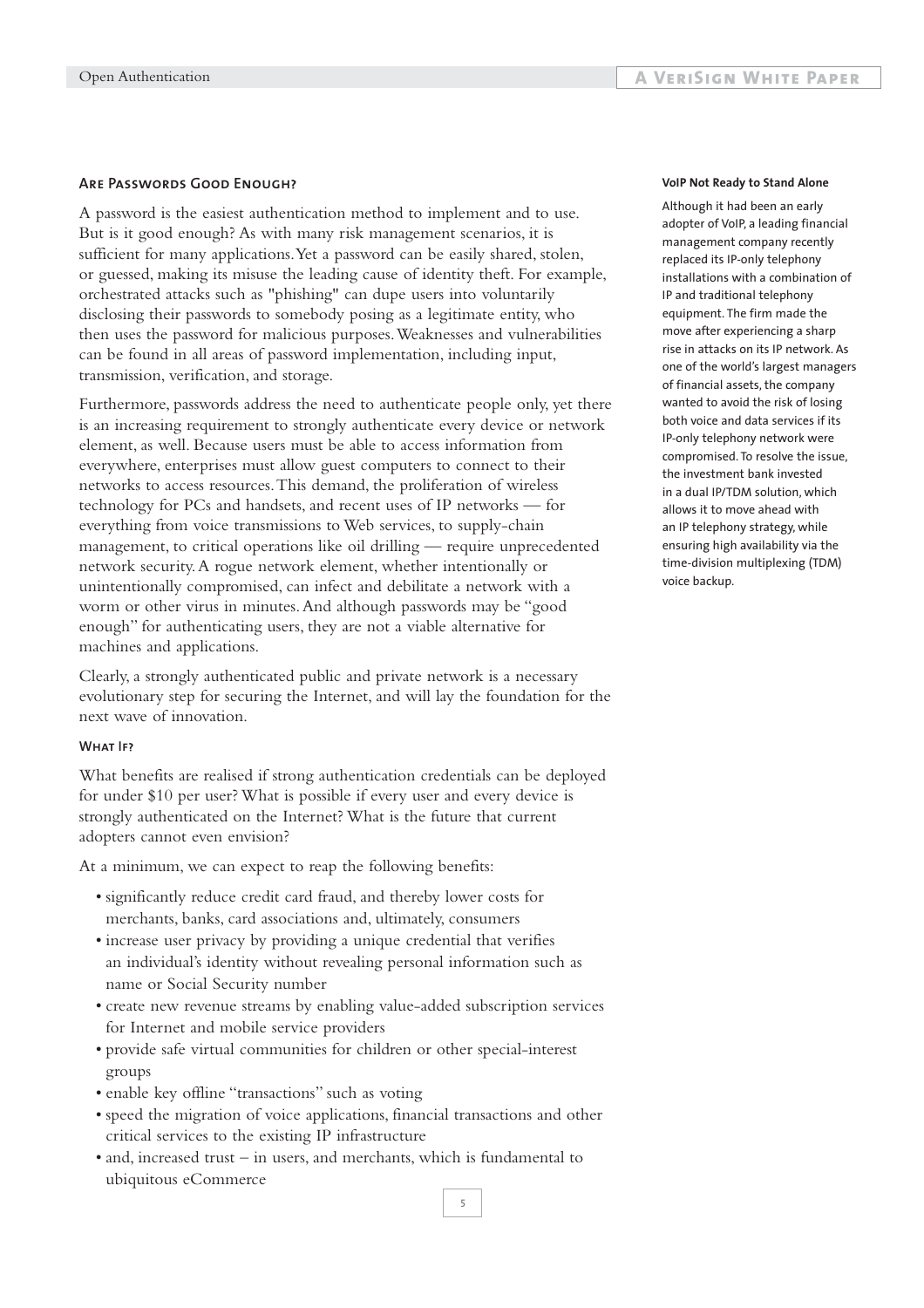#### **Stronger Mechanisms for Identity Authentication**

The following mechanisms provide a higher level of security than passwords, especially when used with one another.v

#### **Digital Certificates**

Based on public key encryption, digital certificates serve as unique, unforgeable online credentials that authenticate the identity of each device or device user and identify privileges for authorised access to private online information. In addition to being a superior mechanism for identity authentication, digital certificates enable digital signing and encryption to provide the privacy, data integrity and non-repudiation services that passwords and PINs do not support.

#### **Tokens/Smart Cards**

Tokens and smart cards carry an embedded microchip that stores security data and applications. They hold more information than magnetic stripe cards, and can be programmed for a variety of applications. Multiple applications can reside on a single token, and applications may be added, deleted or upgraded without reissuing the token. Requiring a PIN to access credentials on the token provides an added layer of protection if the token itself is lost or stolen. Tokens can also be used with biometrics such as palm, fingerprint or retinal scanning to strengthen security.

#### **Digital Certificates with Tokens**

Digital certificates combined with tokens offer greater security, convenience and portability for Internet-based communication and commerce than either a digital certificate or token alone. Placing the digital certificate on the token provides more protection against theft, fraud, or impersonation than if it were stored on the user's hard drive. Networks, systems and applications are much less likely to be compromised. In addition, by incorporating one or more identification certificates on the token, users can carry with them the appropriate credentials to access systems remotely, severing ties to a single workstation.

#### **Digital Certificates with TPMs**

Trusted platform modules (TPMs) are isolated chips that reside on the computer's motherboard and use digital signatures to verify that the operating system and other components of the software environment have not been compromised. When combined with a digital certificate, they provide the strongest authentication.

#### **The Need for Ubiquitous Strong Authentication**

Strong authentication provides the foundation for more secure networks, where all people and all devices can be reliably identified. It is an essential requirement of trusted networks, where transactions can be conducted without compromise. Several factors are driving the need for strong authentication: the rise in identity theft, the evolution of federated identity networks and, most importantly, the desire to leverage the IP network infrastructure for recent innovations.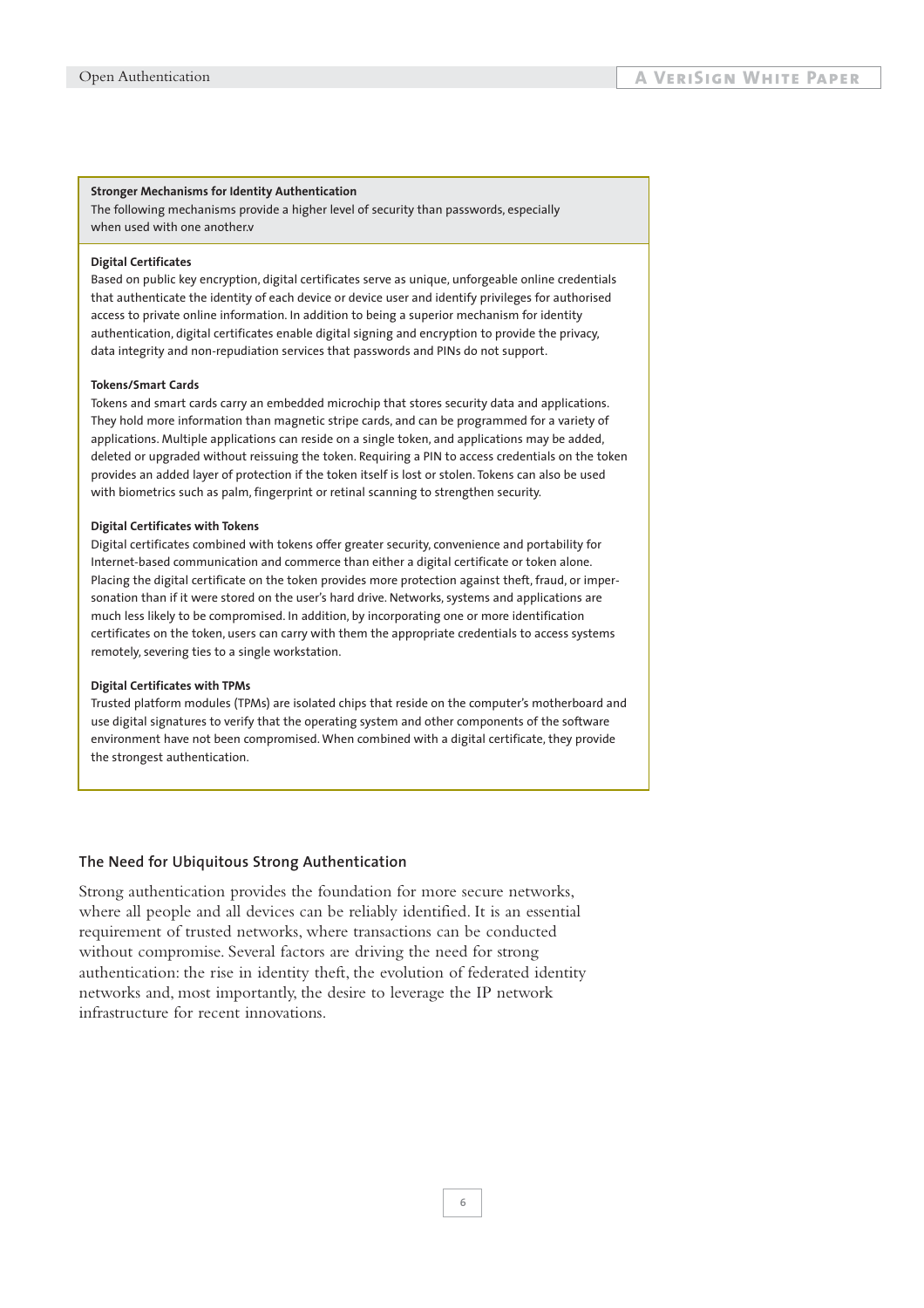#### **Rise in Identity Theft**

As mainstream consumer services such as banking, health care and insurance complete their migration to the network, enterprises must ensure that credit card accounts, e-mail addresses, National Citizen numbers and other personal information cannot be stolen.A strong digital ID implemented in the form of a specialised device or integrated within traditional digital assistants and mobile phones reduces the very large number of points at which a global public network may be attacked.

#### **Evolution of Federated Networks**

With the introduction of network-based systems for managing corporate content, supply-chain data and customer services, enterprises are increasingly challenged to provide access to a very large and dynamic group of end users that includes remote employees, business partners and customers. The complexity and cost of managing identities across internal and external systems, combined with the necessity to open up access to data, has created the need for federated networks where identification, credentials, and attributes may be shared among partners.When an identity is shared, its strength determines security across the entire access control chain, creating complex dependencies and liabilities across multiple business and legal parties. Strong authentication is crucial for securing access across federated networks and achieving compliance with federal regulations related to data sharing, such as in Healthcare, Banking, Insurance, and Government markets.

#### **Leveraging IP Infrastructure for New Innovations**

IP infrastructure is a common, global asset the likes of which the world has never seen. It is the result of organic investment from countless entities. Its openness is the source of its power but also of its limitations. IP networking is still in early adolescence in terms of its ultimate impact, and security is a significant barrier to leveraging this asset to its full potential.

The capability to strongly authenticate people, devices and applications across all networks is an important prerequisite for propelling the use of IP network infrastructure beyond its current functionality. For example, leveraging IP networks for voice traffic can reduce costs significantly. However, achieving the level of reliability that exists in public switch telephone network (PSTN) technology requires IP networks to have an unprecedented level of security, which can be achieved only by strongly authenticating every network element. Similarly, the critical movement of money still occurs mostly over closed and private networks. Like voice over IP, leveraging the Internet for these transactions will lead to cost efficiencies, but will require high levels of authentication for people and applications.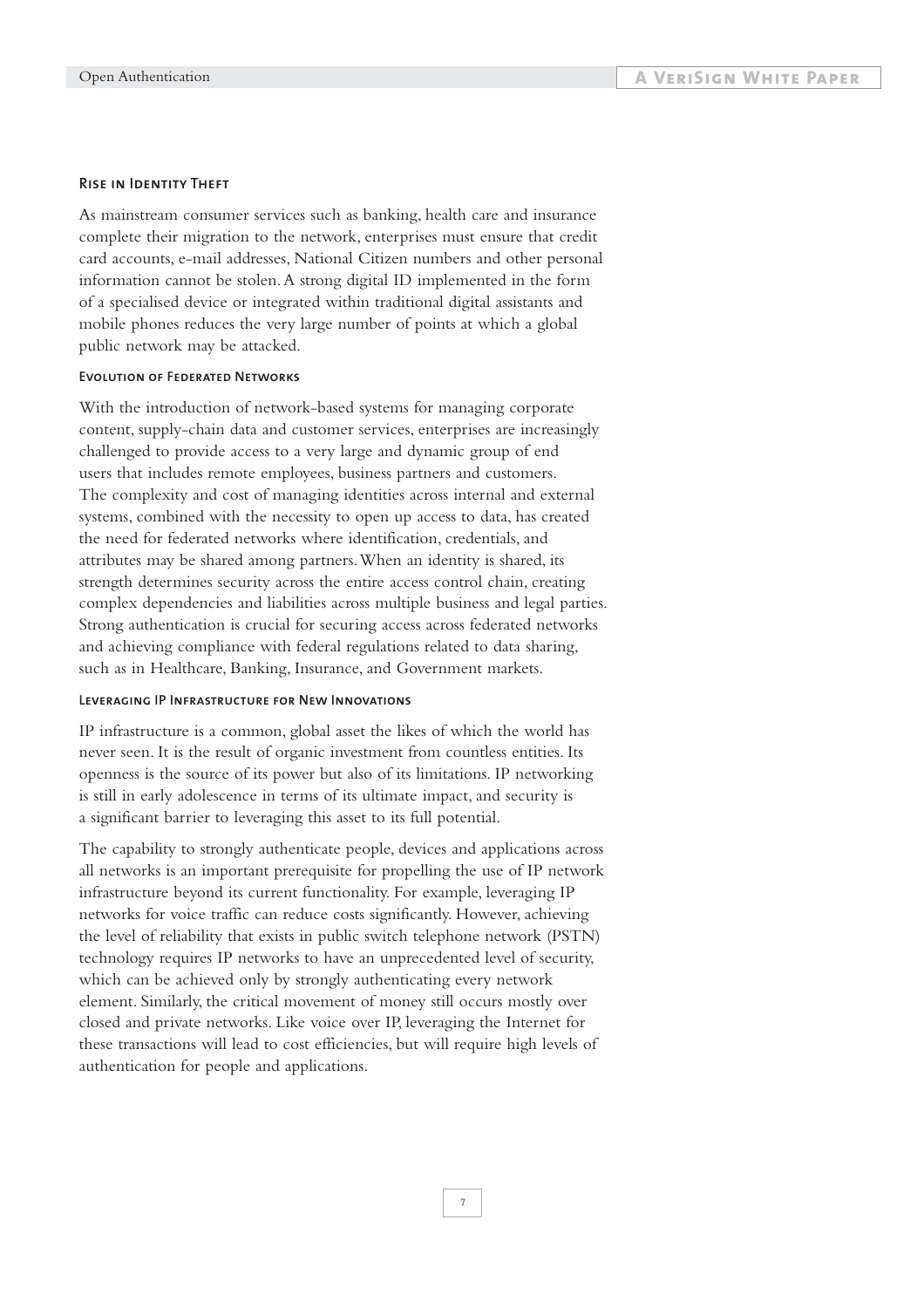#### **Barriers to Ubiquitous Adoption of Strong Authentication Solutions**

Although existing strong authentication solutions solve problems related to network access, their complexity and high cost of ownership create artificial barriers to wider adoption. Lack of interoperability, poor scalability, and initial and ongoing costs are the key contributors to this problem.

- **Lack of interoperability**  like early networking products, today's strong authentication solutions are proprietary and vertically integrated.They contain their own directory, provisioning and validation components, as well as authentication devices that work only with these components. Even within a single enterprise, IT departments are often forced to maintain multiple parallel instances for different applications or separate organisations.
- **Poor scalability**  although today's solutions are adequate for enterprise deployment, they do not scale to the Internet.They can support hundreds of thousands of users with millions of transactions per day, not millions of users with billions of transactions.They do not support the horizontal scaling or distributed points of presence that are necessary to achieve Internet scale cost-effectively.
- **High cost and complexity**  existing solutions consist of dedicated software and hardware components that require significant amounts of time and resources to implement and maintain. In addition, the authentication devices themselves (e.g. tokens, smart cards, and Universal Serial Bus (USB) tokens) are artificially expensive, and tied to proprietary provisioning and validation systems.These factors increase the cost and complexity of integrating authentication mechanisms into existing network and application infrastructure.

#### **Open Authentication: Toward a New Vision for Strongly Authenticating Users, Devices, and Applications**



**8**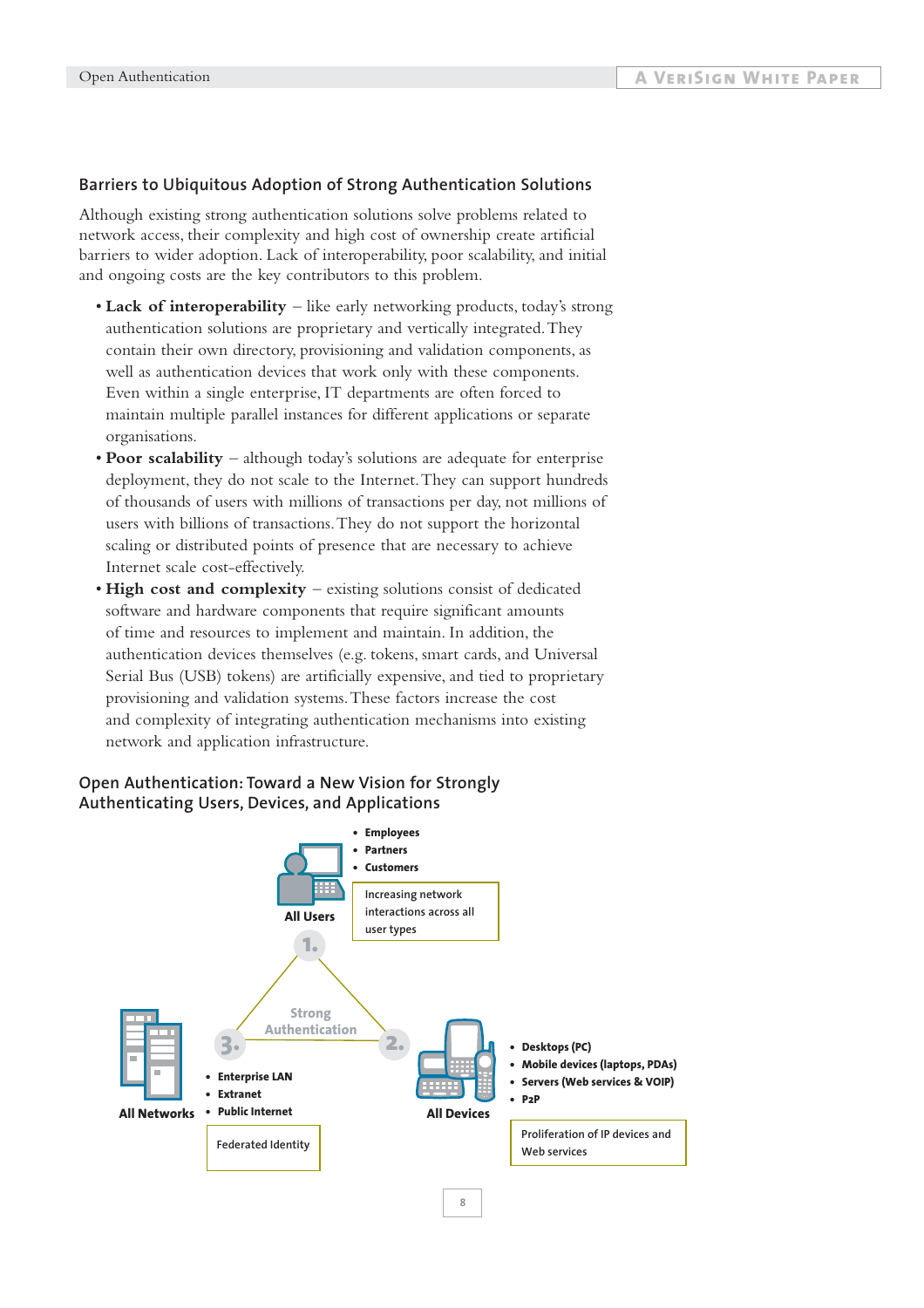To enable ubiquitous adoption of strong authentication across all users, all devices, and all networks, the technology must be easy to deploy, easy to use, affordable and interoperable. Just as with other evolutions of technology, moving to an open, modular architecture is a critical shift. By going from proprietary, enterprise-scale solutions to an open framework, authentication can become a standards-based network service that scales to the global Internet. Ultimately, by making strong authentication part of the network fabric, new types of secure interaction will become possible, and the entire user community will benefit.

#### **Requirements for Open Authentication**

For strong authentication to ripen into a critical enabler, adopters must implement the following measures:

- **Standardize authentication devices**  use open standards to enable a flexible range of standalone and embedded credentials to be used across all applications.
- **Leverage existing middleware** build on existing application and network infrastructure components without requiring additional hardware or software; leverage well-established protocols.
- **Federate and integrate identities** leverage federated identity standards as a powerful mechanism for integrating authentication into internal and external applications.

#### **Industry-Wide Collaboration**

Authentication technology must migrate from proprietary, tightly coupled solutions to a radically new approach that embraces open standards and existing, best-of-breed infrastructure components. Migration toward open standards is essential to increase deployment. By laying the groundwork for ubiquity, integration and interoperability, an open architecture can decrease the risk and complexity of deploying strong authentication solutions, thereby driving adoption across enterprises, service providers and governments around the world.

OATH - an industry group initiated by VeriSign - has created an initial roadmap for the collaborative development of an open strong authentication specification that can be adopted across the industry.This roadmap, which emphasises the use of existing technology and standards, is intended to provide a starting point for designing an open architecture.The resulting open architecture will provide the foundation for interoperable solutions that can be deployed across devices, identity management platforms and networks, while allowing innovation that brings new products to market.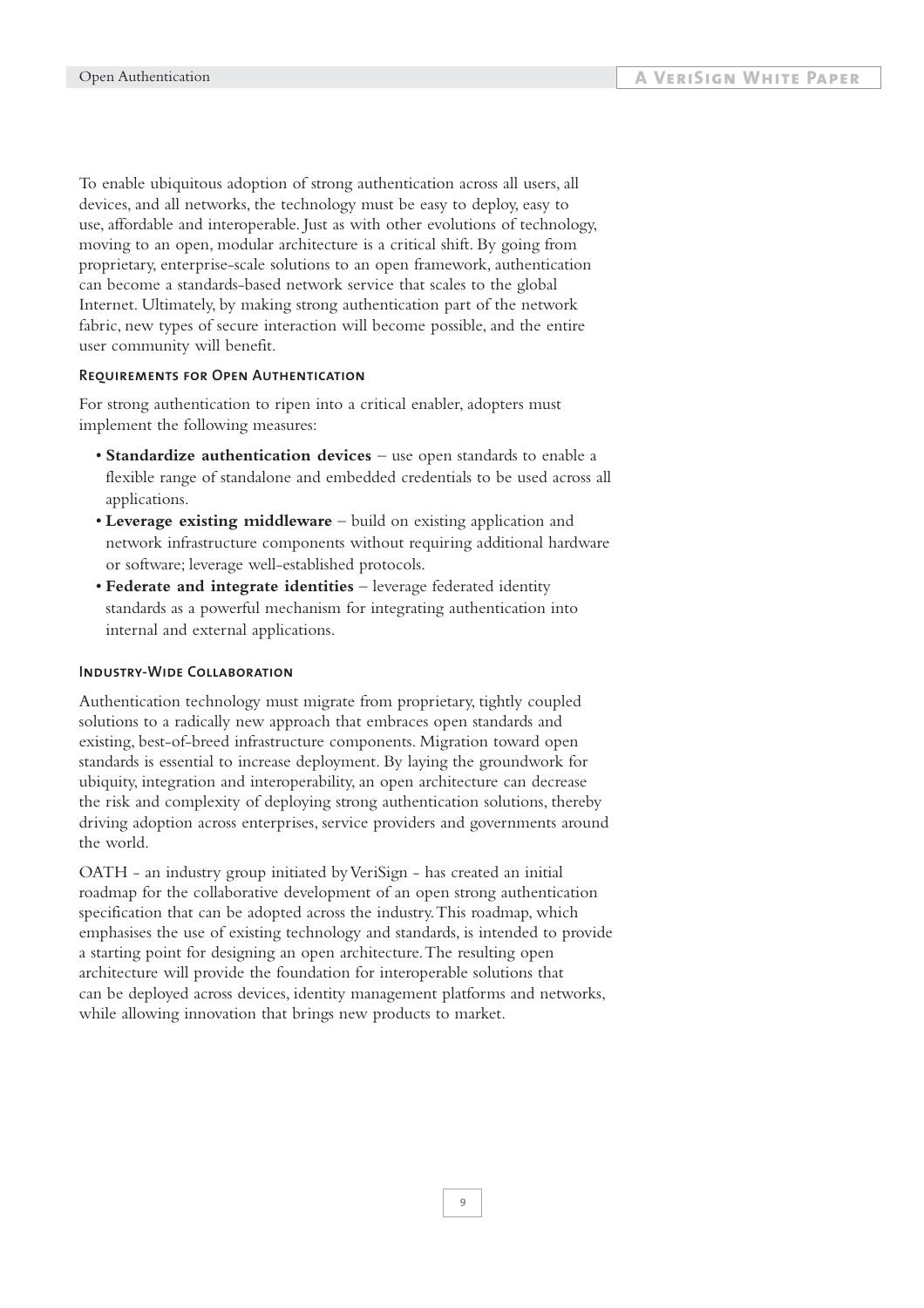#### **Standardized Credentials…**



Most authentication devices, from USB tokens to smart cards, are based on proprietary technology. One type of token cannot be used with another vendor's software.To simplify credential use and provide flexibility in the type of device or credential used, solutions should allow users to store, and manage on a common platform, all credentials based on One Time Password (OTP), PKI and subscriber identity module (SIM), using any type of device. OATH is bringing together the relevant companies to produce specifications for standardising the provisioning process and OTP algorithms.The specifications will be submitted to and standardised in organisations such as the Internet Engineering Task Force (IETF) and Smart Card Alliance. Ultimately, these specifications will proliferate in both standalone credentials such as tokens, and embedded credentials such as cell phones, PDAs, and laptops.

# ₩ **Middleware**

**…Leveraging Existing Middleware**

Another aspect of authentication integration is the leveraging of the existing network and application infrastructure to provision, manage, and validate strong authentication devices. Doing so eliminates the need for expensive parallel hardware and software infrastructure, as well as costly and complex integration.

#### **OATH**

The Initiative for Open Authentication (OATH), an industry group initiated by VeriSign, is a collaboration among hardware credential providers (ActivCard, Aladdin Knowledge Systems, ARM, Axalto, Gemplus and Rainbow Technologies) to create a common platform based on open standards for managing both standalone (e.g. smart cards and tokens) and embedded (e.g. cell phones, PDAs and laptops) hardware credentials. OATH has been endorsed by leading network and application providers, including BEA™ and IBM®.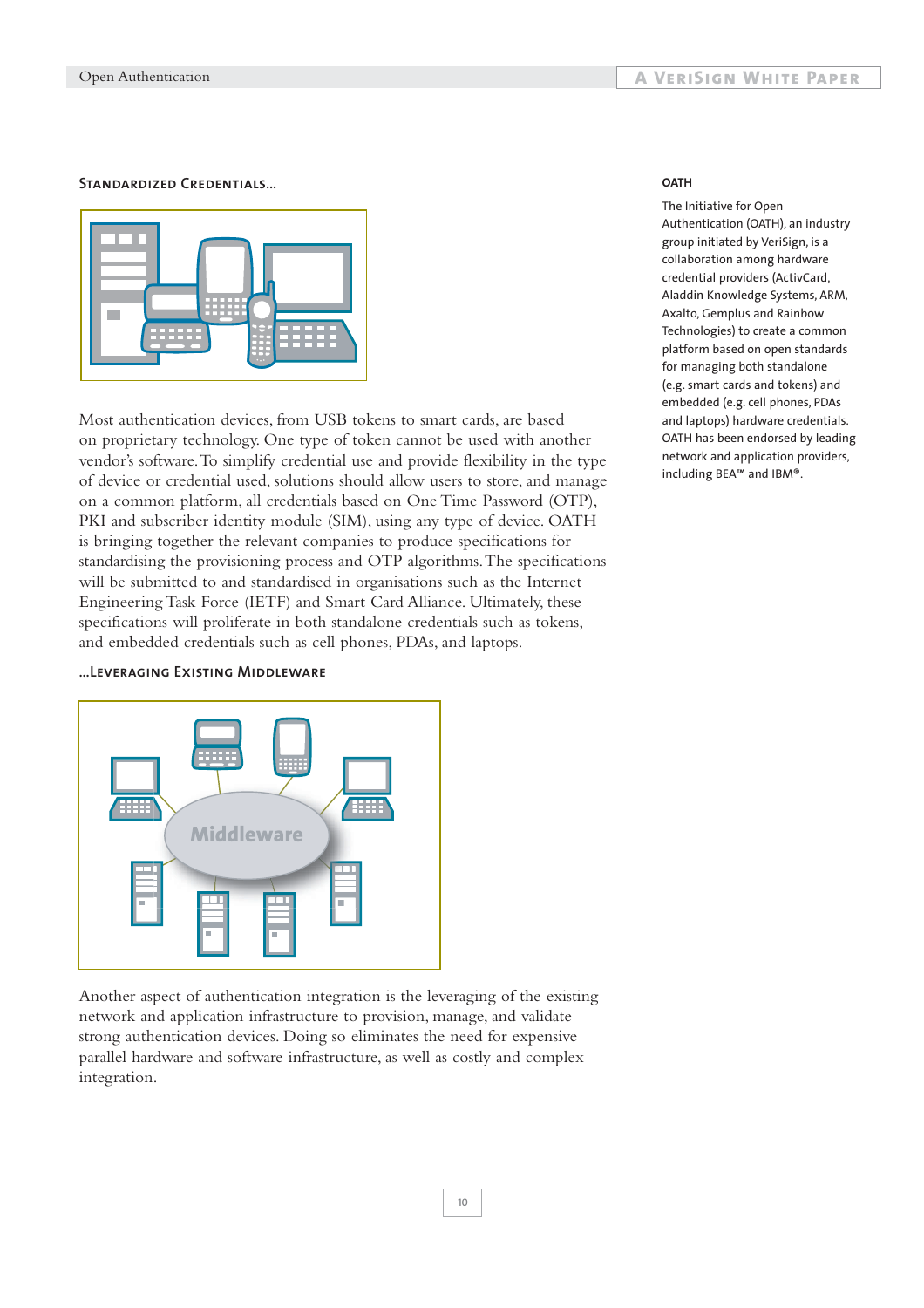OATH relies on well-established protocols such as LDAP and RADIUS to allow existing networks and applications to provision and validate any OATH-compliant credential.This approach enables enterprises to deploy strong authentication without dedicated software and hardware, complex integration efforts or non-standard provisioning processes. For example, an enterprise using Microsoft servers and desktops can rely on standard Microsoft provisioning and directory services to provide strong credentials seamlessly to all its users.The same deployment is also possible for J2EE™ or other environments.

#### **…Used Everywhere**

Implementation of the OATH vision will enable the wide propagation of strong authentication credentials and other authentication components across many network end points (e.g. desktop computers,Web services servers,Wi-Fi access points and set-top boxes). OATH leverages existing federated identity standards to allow applications to validate credentials issued by other entities. This ability to trust and leverage credentials issued by third parties is a key enabler of interoperable transactions.

#### **A New Internet Infrastructure Service**



As strong authentication solutions are deployed en masse, the transactional capabilities (and costs) required to support identity validation and verification will move beyond individual enterprises to Internet scale. In effect, strong authentication will evolve from an enterprise service to a network service. The need for scalability will be compounded over time, as authentication systems track both current certificates and those that are no longer valid. This maturation requires a global infrastructure with the highest levels of performance and availability.